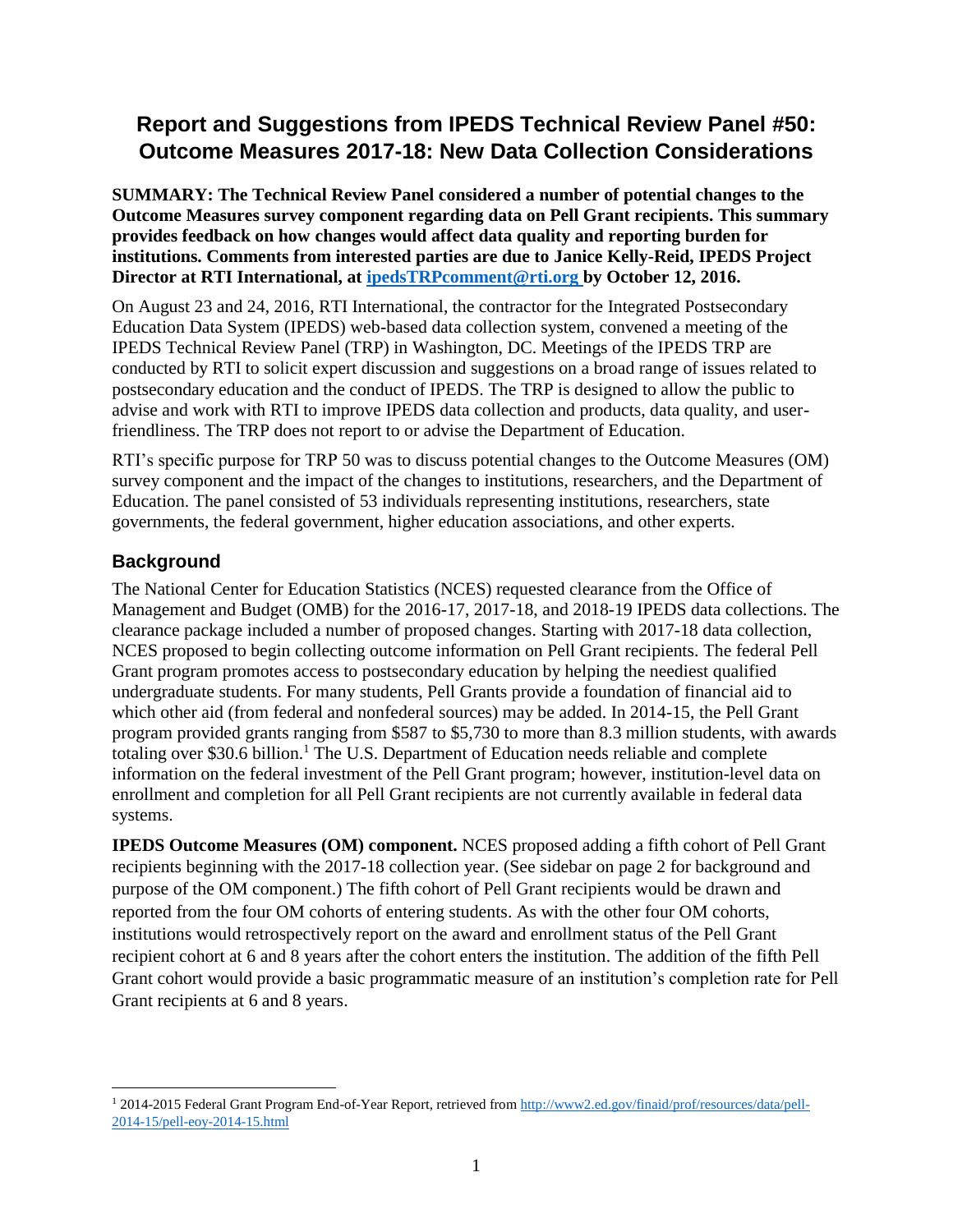**Graduation Rates (GR) component.** Starting with the 2016-17 data collection, NCES will begin collecting graduation rates for two new cohorts: Pell Grant recipients<sup>2</sup> and recipients of a subsidized Stafford Loan who did not receive a Pell Grant. Specifically, the GR component will collect the number of students, exclusions, and completers within 150 percent of normal time to completion for full-time, first-time (FTFT) cohorts of Pell Grant recipients and subsidized Stafford Loan recipients who did not receive a Pell Grant. Because institutions are currently required to disclose this information on their websites,<sup>3</sup> the addition of these cohorts will collect the HEA disclosure completion rates and make them publicly available in a central location.

RTI convened this TRP to engage the higher education community in a discussion about additional changes to collect information about the outcomes of Pell Grant recipients proposed by the public during the OMB public comment period. To this end, the panel was asked to review and provide feedback on the most important and feasible changes to the OM component to implement for 2017-18. Background on this topic was informed by comments received during the OMB 60-day public comment period (81 Fed. Reg. 8,181 [February 18, 2016]).

#### **Proposed Change #1: All Institutions Report OM Data**

In aid year 2013-14, degree-granting institutions enrolled nearly 7 million Pell Grant recipients, with Pell Grant awards totaling \$27.6 billion. Non-degree-granting institutions enrolled more than 436,000 Pell Grant recipients, with Pell Grant awards totaling \$1.7 billion. <sup>4</sup> Although both degree-granting and nondegree-granting institutions serve Pell Grant recipients, only degree-granting institutions are required to complete the OM component. The panel discussed whether all institutions that report to IPEDS should be required to complete the OM component. Panelists weighed the benefits of having OM data from all institutions with the burden incurred by approximately 2,600 non-degree-granting institutions<sup>5</sup> that do not currently report OM data.

**Coverage.** With the federal investment in Pell at \$30.6 billion, it is important to obtain additional information about the institutions that educate this vulnerable population. Although non-degree-granting institutions account for a fraction of the

#### **IPEDS OM Component**

**Background:** The OM component, first collected in the IPEDS 2015-16 collection year, was developed in response to recommendations from the 2012 Committee on Measures of Student Success report to the Secretary of U.S. Department of Education and was informed by the outcome and public comments from previous TRPs (i.e., TRP #24, TRP #37, TRP #40, and TRP #45).

**Purpose:** The OM component is designed to improve the quality and availability of student success data by making more comprehensive data available for student outcomes on an expanded group of students beyond the statutorily defined Graduation Rates cohort of traditional full-time, first-time degree/certificate-seeking undergraduate students. More specifically, this component collects data from degreegranting institutions on four cohorts of entering degree/certificate-seeking undergraduate students:

- Full-time, first-time
- Part-time, first-time
- Full-time, non-first-time
- Part-time, non-first-time

For each of the four cohorts, the OM component collects the status update at 8 years after the cohort enters the institution, with award and/or enrollment information collected for atthe 6-year and 8-year time points.

Notes: The Committee's final report is available at the following link: [http://www2.ed.gov/about/bdscomm/list/cmss](http://www2.ed.gov/about/bdscomm/list/cmss-committee-report-final.pdf)[committee-report-final.pdf](http://www2.ed.gov/about/bdscomm/list/cmss-committee-report-final.pdf) TRP meeting summaries are posted online: [https://edsurveys.rti.org/IPEDS\\_TRP/Default.aspx](https://edsurveys.rti.org/IPEDS_TRP/Default.aspx)

nation's enrollment, panelists recognized the need for more complete coverage of all institutions and agreed that the lack of [required] participation by federally funded institutions that enroll Pell Grant

l

<sup>&</sup>lt;sup>2</sup> For the GR component, a recipient is a student who receives and uses that award upon their entry into the institution.

<sup>3</sup> *Higher Education Opportunity Act* of 2008, Sec. 488(a)(3).

<sup>4</sup> Source: IPEDS Student Financial Aid survey component, 2014-15.

<sup>5</sup> Source: IPEDS Institutional Characteristics 2015.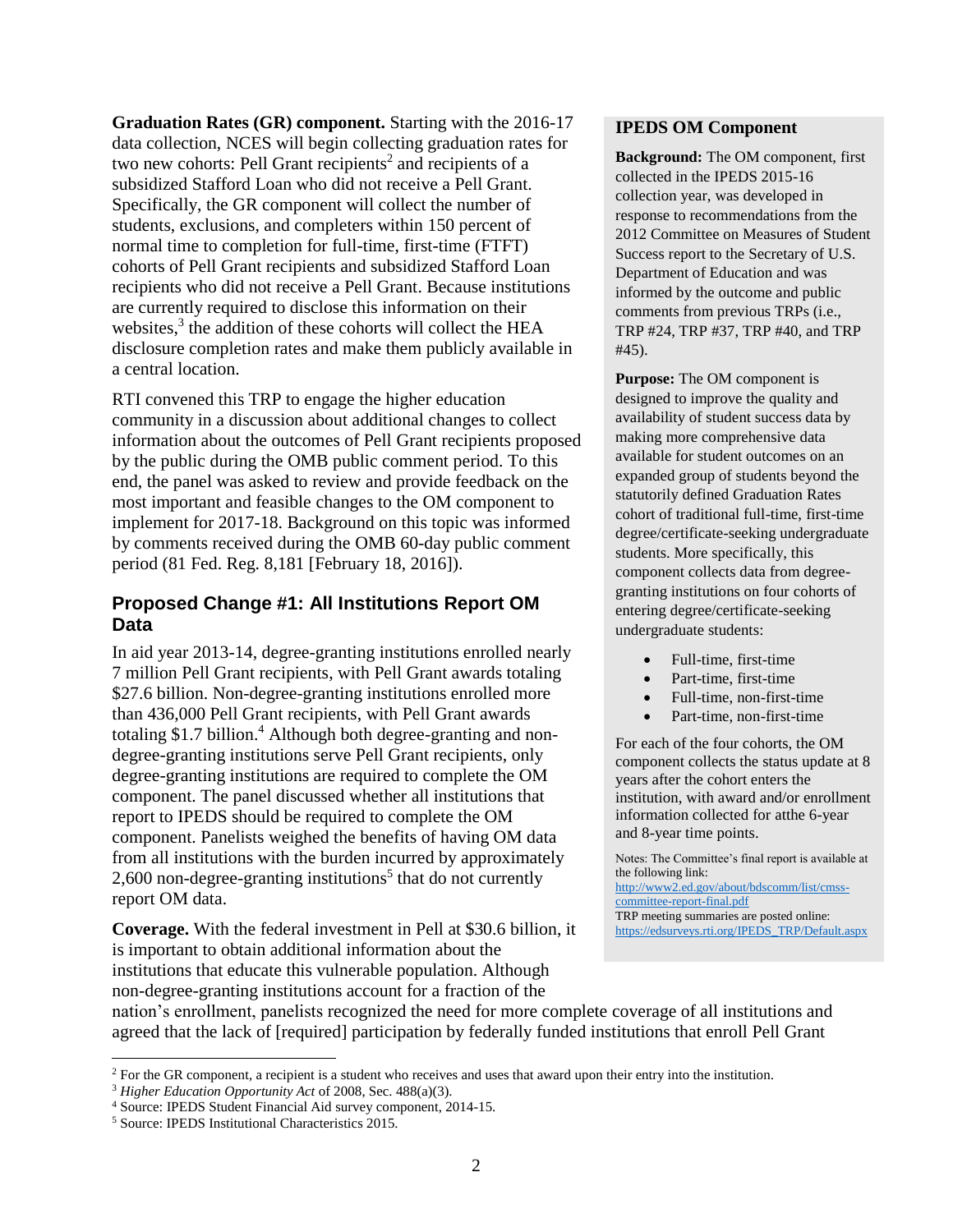recipients would be cause for concern. Requiring non-degree-granting institutions to complete OM would hold all institutions to a uniform reporting standard and give a more complete and comparable picture of how student outcomes differ at all institutions, including those that do not award degrees.

**Consumer, research, and policy needs.** Given the increased demands for transparency around student outcomes, having OM data from all institutions (degree-granting and non-degree-granting) is necessary to answer policy and research questions about how students access, progress, and succeed in postsecondary education. Institution-level data on Pell Grant recipient outcomes from all institutions would allow for global measures on the federal Pell Grant program and encourage similar analyses at the institutional level on how Pell Grant recipients are served by their respective institutions. Such data would also help consumers make informed decisions in choosing a college.

**Burden.** Panelists noted that non-degree-granting institutions already report information on student outcomes to their accrediting agency, so reporting to IPEDS should not pose a significant burden. However, panelists questioned whether smaller, under-resourced institutions have the capacity to recreate cohorts and report on student outcomes retrospectively. RTI encourages additional comments on this topic, particularly with respect to burden on affected institutions.

**Data Quality**. Panelists acknowledged that the entering cohorts would be very small at non-degreegranting institutions and expressed concern about potentially unreliable data due to both small cohort sizes and duplication of first-time students within the counts. Non-degree-granting institutions, which tend to have annual cohorts, typically do not accept transfer credit or authenticate previous postsecondary experience. Panelists noted potential small size issues, particularly if the cohorts are further disaggregated.

**Implementation for 2017-18.** Panelists did not see a compelling reason to justify the exemption of non-degree-granting institutions from OM reporting. If non-degree-granting institutions are required to report the OM component, IPEDS should phase in reporting after the 2017-18 IPEDS data collection to allow these institutions the time to recreate the cohorts.

*Alternate suggestion.* A review of enrollment data shows non-degree-granting institutions would be most affected by reporting outcome data for entering first-time students. In 2014, approximately 80 percent of entering first-time students at these institutions were enrolled full-time.<sup>6</sup> Panelists pointed out that the disclosure completion rates collected in the GR component cover the majority of entering students at non-degree-granting institutions; data on non-first-time entering students would likely be reported in cells too small to disclose for privacy reasons. Given the relatively small difference in results compared with the potential burden, panelists noted the disclosure completion rate would provide a comparable institution-level view of data and could replace OM reporting for non-degreegranting institutions for full-time, first-time entering students or could be used as a substitute during the phased-in reporting period.

## **Purpose and Intended Use of Institution-Level Data on Pell Grant Recipient Outcomes**

As conversations move from access to completions and accountability, a discussion unfolded between collecting institution-level data on Pell Grant recipients to understand how outcomes differ at all institutions and using this data to assess the effectiveness of the Pell Grant program. Panelists noted that having a clear understanding about the intent and purpose of the data to be collected would help guide suggestions for potential changes to the OM component. For example, is the goal to answer questions about how Pell Grant recipients perform within and across institutions relative to

<sup>6</sup> Source: IPEDS Fall Enrollment 2014. Certificate-seeking students entering U.S. Title IV non-degree-granting, primarily postsecondary institutions.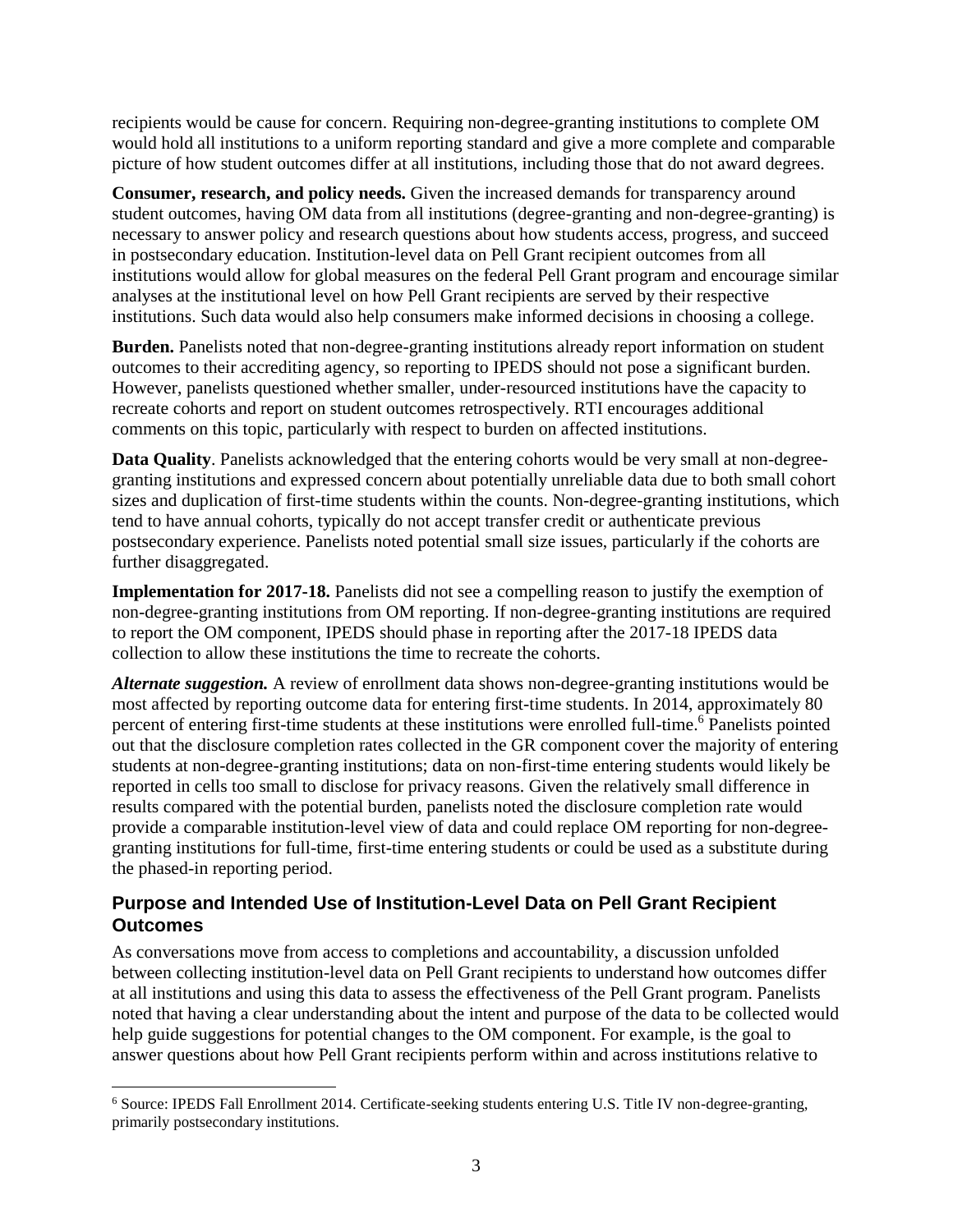non-Pell Grant recipients? Or is it to measure institutional effectiveness, improve institutional accountability for the success of low-income students, and measure the enrollment and completion outcomes for Pell Grant recipients?

Panelists noted concerns about the unintended consequences of using institution-level data on the outcomes of Pell Grant recipients. Although the broad representation of all institutions would allow for global measures on the enrollment and progression of Pell Grant recipients, panelists felt that IPEDS could not adequately address the complexity of assessing the performance of the Pell Grant program—nor would IPEDS be the appropriate mechanism to undertake such an endeavor. There were also concerns that once the data are in the public domain they would also be used to facilitate other types of analysis or comparisons, such as performance-centric measures, or be misused and lead to questionable assumptions. For example, panelists noted that Pell Grant recipient graduation rates may be inaccurate reflections of overall performance of low-income students. Because these efforts may be [mis]used to eliminate the Pell Grant program overall or for specific groups of institutions or students, considerations to ensure that IPEDS data on Pell Grant recipient outcomes are accurately collected and disseminated become especially salient, particularly if they might be used in accountability models.

# **Proposed Change #2: All Institutions Report on OM Data on a Full-Year Cohort**

Institutions currently report OM data on entering student cohorts based on their predominant calendar system.

- Institutions primarily following an academic year–based calendar (semesters, trimesters, quarters, or 4-1-4 plan) are "academic reporters" and report on fall cohorts of entering degree/certificate-seeking undergraduate students based on a snapshot date of either October 15 or the official institutional fall census date.
- Program reporters and hybrid institutions<sup>7</sup> follow a program-based or continuous enrollment calendar system (nonstandard academic terms); these institutions report on full-year cohorts of entering degree/certificate-seeking undergraduate students enrolled at any time within the period September 1 through August 31.

Academic reporters on a fall snapshot date exclude students who enroll outside of the traditional fall term, which makes comparing data with program reporters and hybrid institutions impossible because of the census date. Data users and the Committee for Alternative Measures of Student Success have called for more complete measures of student outcomes based on all entering students. The panel considered changing the reporting time frame for academic reporters to the program year, meaning these institutions would begin reporting OM data for all students who enrolled at any point during the year. Panelists examined whether comparability and completeness of data would justify the loss of integration with the Fall Enrollment (EF) and GR components.

**Coverage.** This proposed change would align the cohort coverage for all institutions and capture all cohort-eligible students who enter an institution at any point during the year. For academic reporter institutions that enroll more nontraditional students, the full-year cohort would better reflect the population of entering students. Moving to a full-year cohort might also mitigate concerns about some institutions delaying enrollment of at-risk students to terms not included in the cohort definition to inflate completion rates.

 $7$  Hybrid institutions are those that offer programs with term-based cost of attendance (like an academic reporter) but enroll students throughout the year (like a program reporter).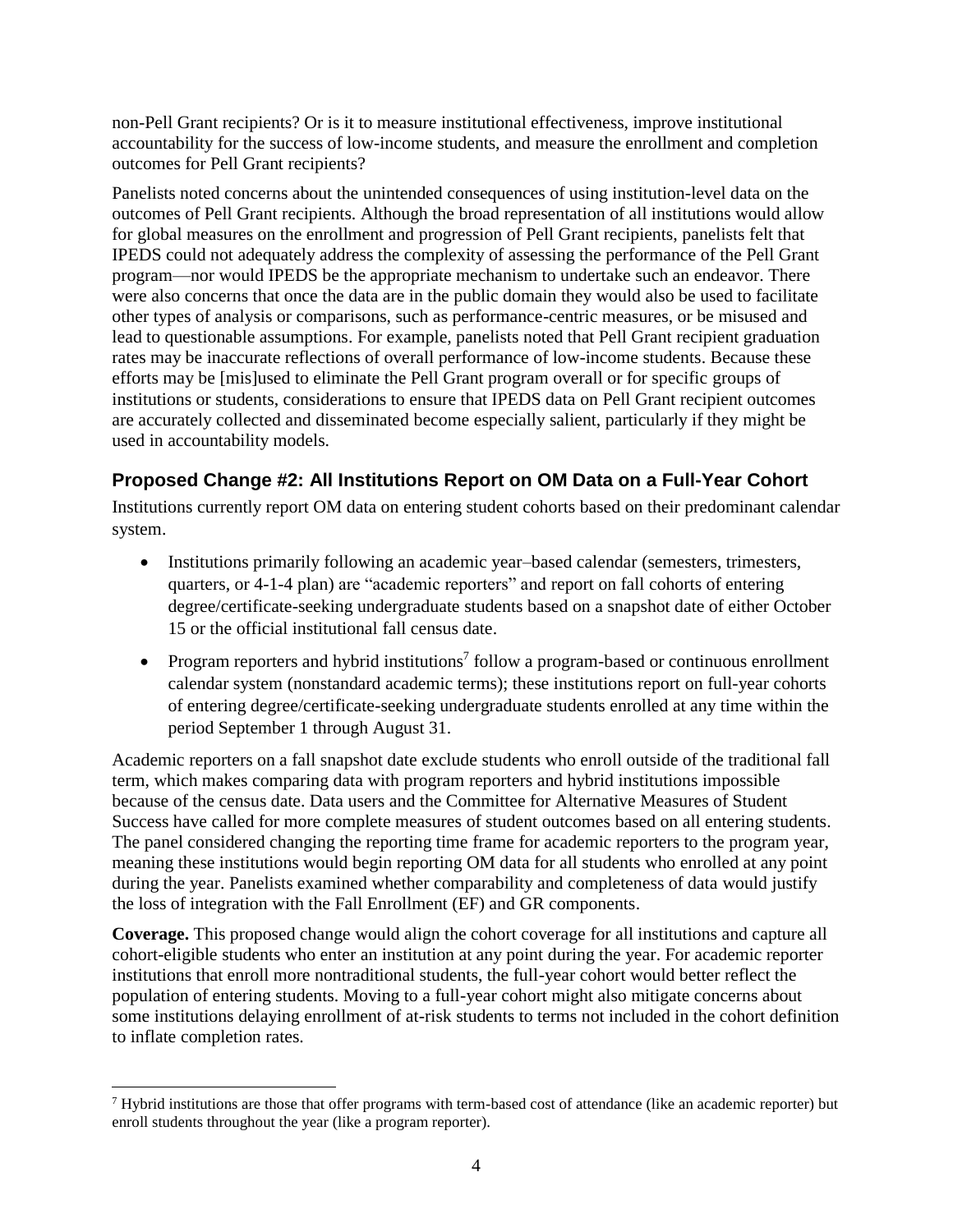**Burden.** The approximately 4,000 academic reporters that report on fall cohorts would experience an increase in burden as a result of this change. For these institutions, the initial cohort data for OM reporting is preloaded from the EF and GR components. Moving to a full-year cohort would result in a loss of integration with these survey components. This change would require academic reporters to track and report data on one set of entering cohorts for OM reporting and a different set of statutorily defined cohorts for GR reporting. The burden on affected institutions would be compounded should the OM cohorts be further disaggregated.

**Multiple completion rates.** Collecting outcomes of Pell Grant recipients in OM using a different methodology than for GR would produce multiple measures based on similar (but differently defined) cohorts; the existence of multiple completion rates could contribute to confusion and misinterpretation by the public

**Heterogeneous cohorts.** Although reporting on a full-year cohort would seemingly align with data users' goal to count all students, panelists noted that students who start outside of the fall term at traditional institutions (where a majority of the students enroll by the fall census date) are a distinct student population with different enrollment patterns.

**Enrollment status changes**. If no census date is used, how should institutions account for students in the cohorts who change enrollment status (from part-time to full-time or full-time to part-time) during the 12-month time frame? Panel members were also concerned about duplication—students who are cross-enrolled at multiple institutions or transfer during the 12-month time frame would be counted in the cohort for each institution.

**Implementation for 2017-18.** Given the limitations and concerns above, panelists did not feel that academic reporters should move to full-year reporting at this time. This proposed change can be delayed.

# **Proposed Change #3: Report Pell at Entry**

The Pell Grant recipient cohort can be defined as students who entered into an OM cohort and received a Pell Grant in their first year ("Pell at entry") or can be more broadly defined as students who entered into an OM cohort and received a Pell Grant at any time during their enrollment at the reporting institution ("Pell ever"). NCES originally proposed using Pell ever—or more specifically, Pell at any point throughout the 8-year measurement period—to identify Pell recipients for OM reporting. However, given that the disclosure completion rates collected in GR are based on status at entry, the panel considered applying the same definition to OM cohorts—to also collect Pell at entry.

**Coverage.** Panelists acknowledged that collecting Pell at entry would undercount the number of Pell Grant recipients during the 8-year period, meaning students who did not receive a Pell Grant in their first year of enrollment but were recipients in their successive years would not be included in the OM measures. Although Pell ever is a more inclusive definition and would provide more holistic information (e.g., students who become low-income after their first year, students who re-enroll with Pell, students who may be on the cusp of Pell eligibility at entry and receive Pell for part of the 8 year measurement but not all of it), panelists noted that reporting Pell at entry would provide a better measure of social capital at entry and facilitate better comparisons.

**Consistency.** As noted, defining Pell at entry would be consistent with federally required institutional disclosures; applying the same definition to OM cohorts would manage the burden by aligning with how institutions already report. However, differences in the cohorts would not be obvious to data users—if institutions begin reporting on a Pell ever cohort for the OM component, data users may be confused by this change or may fail to recognize it when comparing the two rates.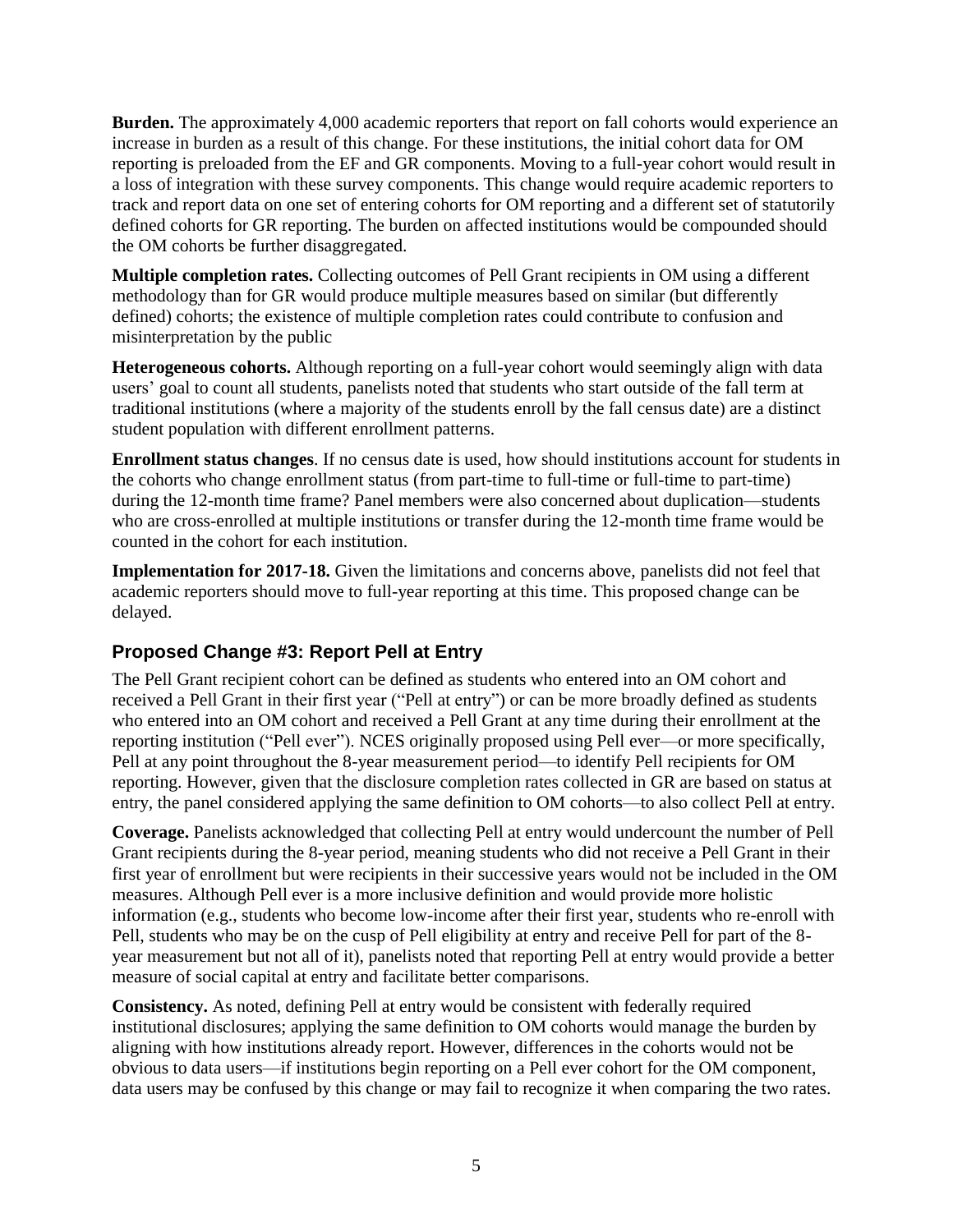**Burden.** Creating Pell cohorts would require IPEDS keyholders to coordinate with their financial aid offices. Retrieving data from financial aid offices for retrospective reporting at the 8-year mark may be difficult, particularly if the cohort is defined as Pell ever. Defining the cohort as Pell ever could delay reporting until after the full measurement time period (8 years); furthermore, using a different definition from that in the disclosure requirements would require institutions to redefine Pell recipients in their data collection and enrollment systems in order to assign them to a cohort. Institutions without enterprise resource planning systems would have to define the cohorts using separate enrollment and financial aid systems (or possibly multiple financial aid systems). A panelist noted that financial aid records are audited every three years by the National Student Loan Data System (NSLDS); such an audit could cause complications for institutions that do not have access to the reports.

**Data quality.** Most attrition happens early in a student's college enrollment; defining Pell ever would bias the statistic higher, calling into question the utility of the resulting metrics. For example, the Pell ever definition would include dependent students who remain enrolled for 8 years and age out of dependency status while enrolled, making them more likely to be Pell-eligible in later years.

**Metric across IPEDS.** Panelists raised concerns with using Pell awarded or Pell disbursed to define the Pell cohort for OM purposes. The Student Financial Aid component instructs institutions to report on grant aid awarded to students. This may be different from aid that was actually disbursed to students. The revised OM component would define the cohort as Pell disbursed; panelists pointed out that Pell disbursed would vary by institutions with different calendar reporting. Panelists noted that many institutions have internal definitions as well.

Implementation for 2017-18. Panelists agreed that Pell at entry is statistically valid and would eliminate concerns about survivor bias. Using Pell at entry would be consistent with other elements in IPEDS that define the cohort at the time of entry (e.g., attendance status, degree/certificate-seeking status, enrollment intensity, race/ethnicity, and gender). The collection of Pell data is feasible for the 2017-18 data collection if defined as Pell at entry at the IPEDS reporting institution. This is a highpriority item for 2017-18. If this proposed change is implemented, IPEDS should be deliberate in how students are excluded from the measure (i.e., be clear that Pell at entry means Pell in the student's first year).

#### **Proposed Change #4: Report Pell Subcohorts**

Grouping Pell Grant recipients into a single cohort that combines attendance level (full-time and part-time) and postsecondary experience (first-time and non-first-time) would limit the ability to compare outcomes between Pell Grant recipients and non–Pell Grant recipients or compare across institutions. To address limitations of the original proposed approach, the panel considered adding Pell subgroup cohorts for each of the four OM cohorts.

**Accounts for disparate groups.** Panelists noted that breaking out Pell Grant recipients for each of the four OM cohorts would allow for a more nuanced analysis of the data and facilitate more meaningful comparisons across institutions, as well as for Pell and non–Pell recipient outcomes.

**Small cell size issues.** Panelists acknowledged that collecting four subgroup cohorts may result in small cell sizes, but as with other elements in the IPEDS data collection (e.g., race/ethnicity), small cell sizes will occur. Given the demonstrated need for Pell recipient subgroup cohorts, concerns about potential small cell size issues do not provide adequate justification for not moving forward with this proposed change. Panelists suggested that IPEDS suppress data, rather than pool cohorts, if small cell sizes become an issue for privacy reasons. A panelist also noted that unlike personal identifying characteristics like race/ethnicity and sex receiving a Pell Grant is not observable and there may not be privacy issues.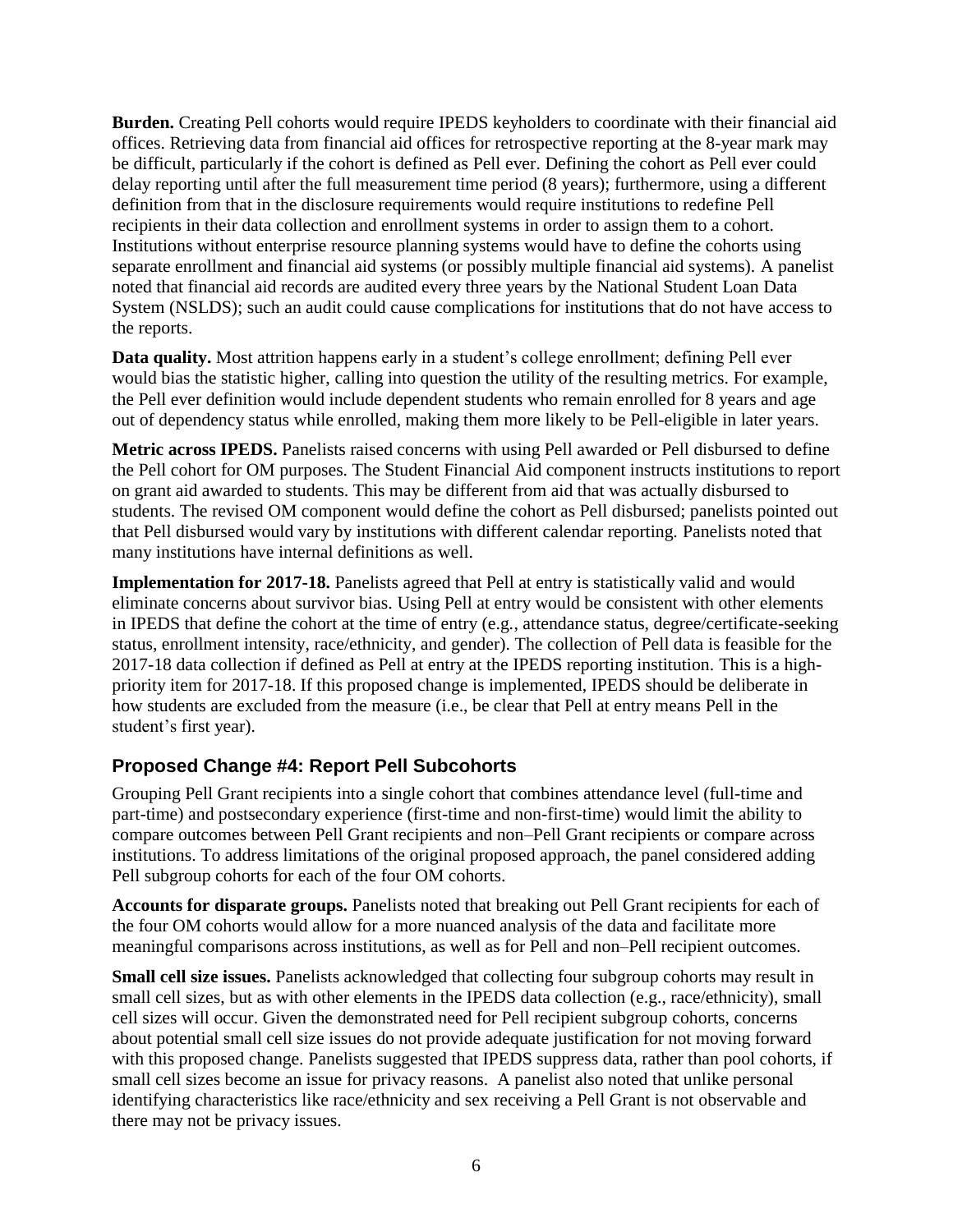**Burden.** Panelists agreed that the added burden of tracking and reporting students in the subcohort breakouts would be offset by the benefits of the additional detail gained by collecting such information. However, burden may be impacted significantly by decisions on proposed change #2 (full-year reporting for academic reporters) and proposed change #3 (Pell at entry versus Pell ever).

**Implementation for 2017-18.** Panelists supported this proposed change and agreed that reporting on the four OM cohorts disaggregated by Pell status would yield more meaningful and comprehensive data. This change is feasible for 2017-18 if there is no change to the reporting time frame for academic reporters (proposed change #2) and if Pell recipients are defined as those who receive Pell at entry (proposed change #3). This is a high-priority item for 2017-18.

*Alternate Suggestion—Report Pell subcohorts at year 1 and years 2 through 8.* Panelists considered building upon the Pell subgroup cohorts discussed earlier by breaking out Pell status by (1) non–Pell recipients; (2) Pell recipients at entry (Pell year 1); (3) subsequent Pell recipients (Pell years 2 through 8 but not year 1). This model would capture both Pell at entry and Pell ever and would address concerns about survivor bias while also providing more complete coverage. Panelists noted the significant burden in terms of gathering the data needed to report and the high risk of misinterpretation of the resulting data. The burden would be further compounded with any disaggregation of award status. This model faces the same limitations with defining Pell ever described in the discussion of Proposed Change #3.

## **Proposed Change #5: Report Data by Award Level and Pell Cohorts, Report Data at the 4-Year Award Status, and Streamline GR200 into OM**

The OM component does not currently make a distinction between award level (i.e., certificate, associate's degree, or bachelor's degree). Institutions report award status at 6 and 8 years after entry and are instructed to report on the first award (not the highest) received by the student. The 2016 IPEDS quality control process for the first year of OM collection (2015-16) revealed that a sizeable number of institutions' OM 8-year FTFT rates did not match closely with Graduation Rates 200% (GR200) rates reported for the same cohort. Streamlining the GR200 component into the OM component would remove the duplication of reporting (i.e., by eliminating GR200), alleviate the need to match rates, and allow for the collection of award level sought. However, this would require adding a cohort status report at 4 years to the OM component (to be reported 8 years after the cohort enters the institution) to accommodate the measurement of completions and exclusions in a time frame that aligns with the requirements of HEOA. [Note that IPEDS does not make the distinction of 200% of normal time for certificates on GR200.] Institutions would report on award status at 4 and 6 years and award and enrollment status at 8 years. Panelists noted that award status at 4, 6, and 8 years should be mutually exclusive (i.e., report each student only once by highest award level earned at that time).

**Report by award sought.** Break out each of the eight Pell subgroups (i.e., the four OM components broken out by Pell Grant recipients and non–Pell Grant recipients) by award sought: (1) bachelor's or equivalent degree-seeking, (2) associate's-seeking, and (3) certificate-seeking. The award level breakouts would be consistent with several voluntary data initiatives—including the Student Achievement Measure, Complete College America, and Access to Success—that separate cohorts based on credential-seeking status. Panelists noted that institutions report similar award-level data based on student intent to the NSLDS and in the GR component (4-year institutions distinguish bachelor's degree-seeking students from other degree/certificate-seeking students).

While there is a high level of interest in having more detailed information about paths to degree, panelists were concerned that reporting detailed cohort by award-level intent (i.e., certificate, associate's, bachelor's) would not be reliable for several reasons—student intent at entry may be